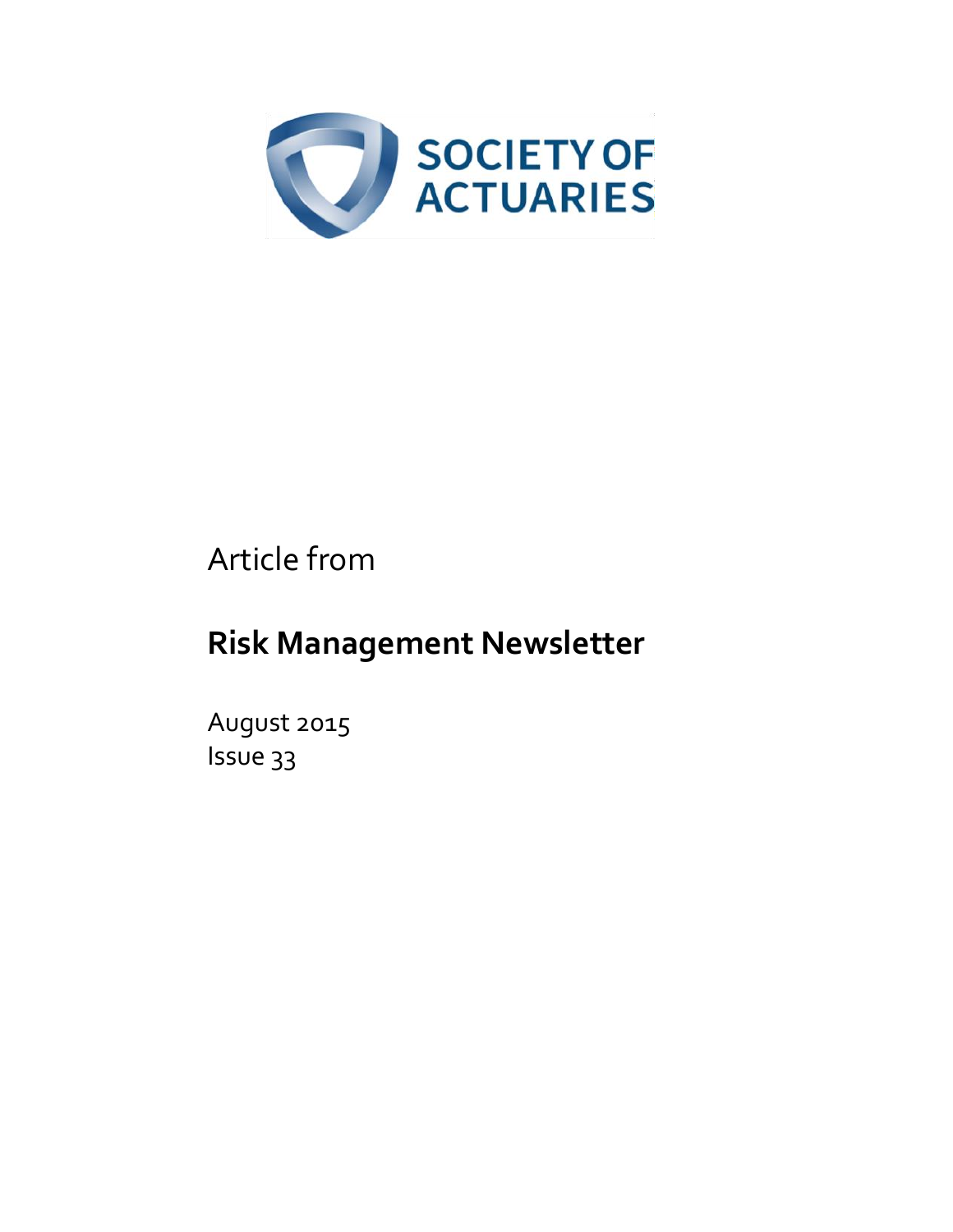### Realizing ERM's Potential: Driving Strategic Execution and Stock Value Growth

By Damon Levine

### THE STOCK VALUE APPROACH

In many companies enterprise risk management (ERM) is regarded primarily as protection against severely adverse events or, worse yet, as a sort of appendage created mostly to satisfy external stakeholders.

To truly influence strategic decision making and embed a risk management mentality in all business lines, risk managers must fundamentally change both their



Damon Levine, CFA, is vice president, Enterprise Risk Management at Assurant in New York, N.Y. He can be reached at *damon.levine@assurant.com.*

approach and their messaging. We must move away from the defensive angle so often emphasized in ERM and convey that in addition to down-

side protection we can visibly create value and exploit risk-intelligent opportunity. This article provides an overview of the *Stock Value Approach* (SVA) to ERM as a solution to these common challenges.

SVA weaves the goal of share price growth into the "DNA" of an ERM framework and enables decision making through a risk-reward lens. We illustrate SVA's application to an insurance company but the approach is well suited for any public company.

#### DRIVERS OF STOCK PRICE

A very common approach to risk identification is to ask management and various subject matter experts (SMEs) to consider what can harm the company. It is important to realize that this approach necessarily leads to a version of ERM that is focused solely on the downside and will typically not resonate with line management. By asking very different questions we may create a distinct breed of ERM: one which links to strategy and drives growth in stock price.

At a hypothetical insurance company (the Company) the Risk Management department (RM) facilitates a discussion with the Investor Relations department (IR) and addresses the following questions:

- 1. What are the key drivers for our stock valuation?
- 2. What specific stock valuation models do our analysts use most frequently?

IR suggests the following are key drivers for sentiment on stock valuation: execution of publically communicated goals (mainly increasing sales in Latin America and achieving the return on equity (ROE) target for the property & casualty (P&C) division as described at Investor Day), strong cash flow, earnings growth, and earnings diversification. They feel that the *dividend discount model* (DDM) and *price to earnings ratio* (P/E) are the most commonly used valuation models by analysts tracking the Company.

#### RISK IDENTIFICATION AND THE RISK-VALUE MAPPING

SVA views *risk* as uncertainty or volatility around planned or expected business objectives. This interpretation naturally includes upside as well as downside. If upside is systematically excluded from risk models then the modeled probability of missing performance targets will likely be very inflated.

Continuing with our example, RM works with IR, SMEs and management to describe the "ideal future state" in terms of the Company's main goals for the next year. The enterprise goals are shown below with their short hand title in capitals:

- I. EARN: Achieve earnings growth of 5 percent versus last year
- II. CASH: Achieve an increase of 7 percent in net cash flow versus last year
- III. LATAM: Demonstrate a more diversified product portfolio by expanding LATAM sales to at least 5 percent of Company sales
- IV. ROE: Meet the return on equity target of 12 percent for the P&C division
- V. BEST: Maintain capital levels which target A ratings from AM Best for all legal entities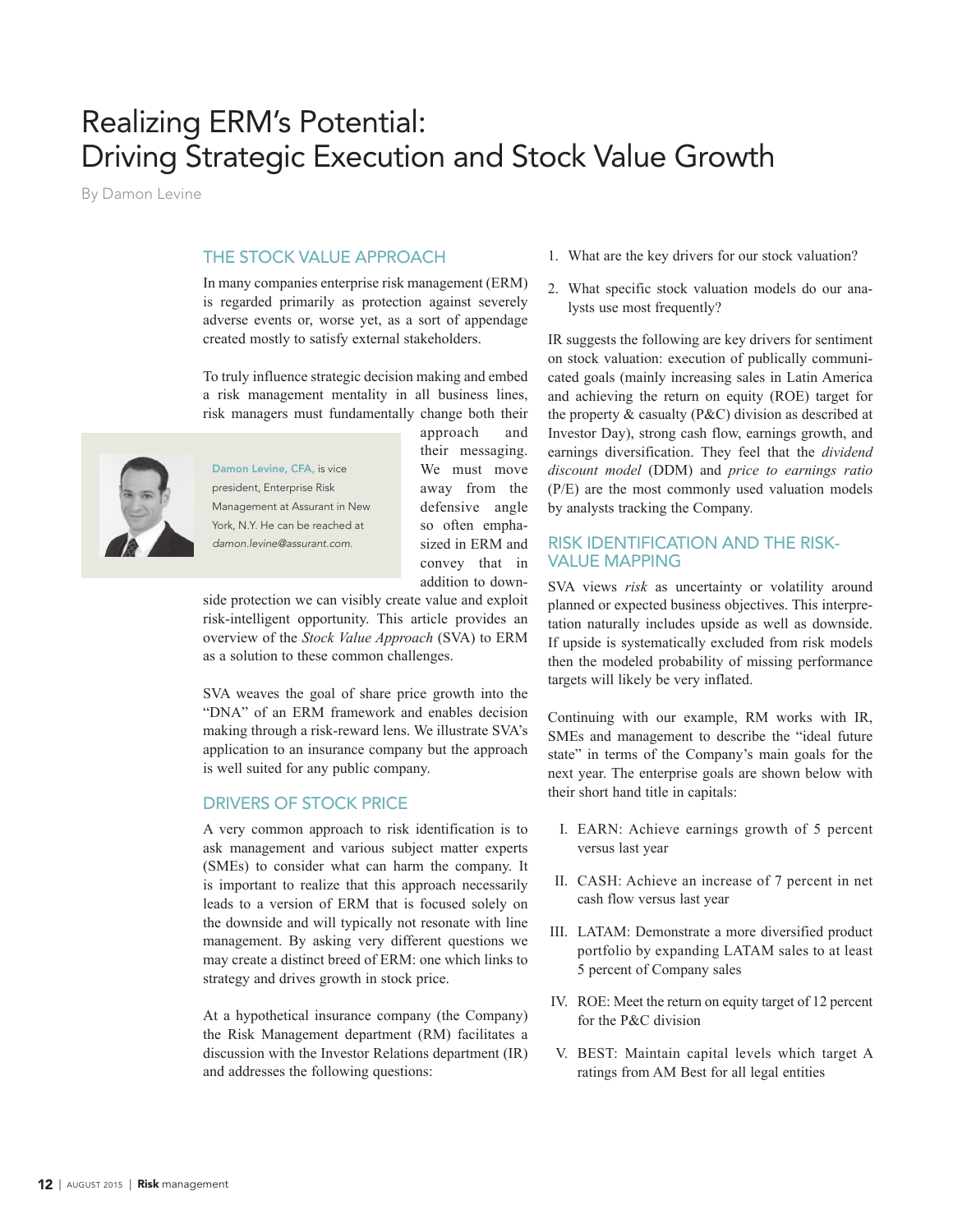VI. CAP: Maintain a level of deployable capital at the holding company level which enables a high confidence of continued operations for the next two years (this capital level is determined to be sufficient in 99.5 percent of risk scenarios as quantified in a stochastic enterprise risk model)

Our discussions with IR suggest that the first four goals should positively influence the inputs of the DDM and P/E models used by analysts.

Given the list of key goals, RM works with SMEs to describe the tasks and smaller "sub-goals" which are necessary to achieve them. Those discussions yield crucial information which is largely related to project management and strategic execution.

This is where risk comes in: we identify the potential obstacles to achieving the various goals, sub-goals and tasks as well as challenges or conditions which may affect the quality of our execution or the attainment of our objectives. This includes internal and external risks as both must be identified and, if deemed appropriate, actively managed to help ensure success.

The following list shows each enterprise goal followed by an example of an associated critical to success subgoal ("CtS") and related threats to attainment of the CtS.

EARN CtS goal: "achieve internal earnings forecast in 3D printer warranty line." At risk due to high rates of malfunctions in some new brands of 3D printers and inefficiencies in claims processing.

CASH CtS goal: "reduce number of ventures with large upfront cash investments and increase sales in fee based products." At risk due to misaligned new business development incentives/compensation and marketing effectiveness.

LATAM CtS goal: "roll out training and IT infrastructure by end of Q1." At risk due to resource/planning challenges in both the Sales and IT departments.

ROE CtS goal: "reduce expenses by 5 percent versus last year." At risk due to IT legacy systems and sub-optimal negotiated rates for print marketing materials.

BEST CtS goal: "forecast accurate statutory financials and link to capital management." At risk due to poor validation of assumptions in the planning process and volatile claims in the earthquake insurance line.

CAP CtS goal: "establish a capital management policy which dynamically links to the risk profile as described in the enterprise risk model." At risk due to uncertainty on new business sales and unknown pricing for catastrophe reinsurance purchases.

Note that if this exercise were performed for an actual company the list would be larger and would have much more detail. In addition, the Company would identify regulatory, legal, and compliance risks.

Observe that each risk affects the outcome of one of the enterprise goals and each of these goals ties to a specific driver of the Company's stock valuation. This may be described as a "mapping" of each risk to a stock value driver. For example, it has been seen that IT legacy systems may affect the CtS goal of reducing expenses by 5 percent versus last year and therefore affects the ROE goal. The achieved ROE is known to inform the analyst models and therefore drive the Company's stock valuation.

The Exhibit 1, on page 14, illustrates such a mapping for the EARN goal.

By focusing on drivers of stock price we identify many strategic, operational, and insurance risks. This inclusion of many "internal" factors in the Company's sphere of influence is a very important benefit. In many ERM programs, risk identification places far too much emphasis on "external" or *force majeure* risks that the company cannot affect. This makes ERM a largely irrelevant exercise: too much focus is placed on risks that cannot realistically be managed. SVA's emphasis on stock value drivers leads to inclusion of many sources of performance variability that the company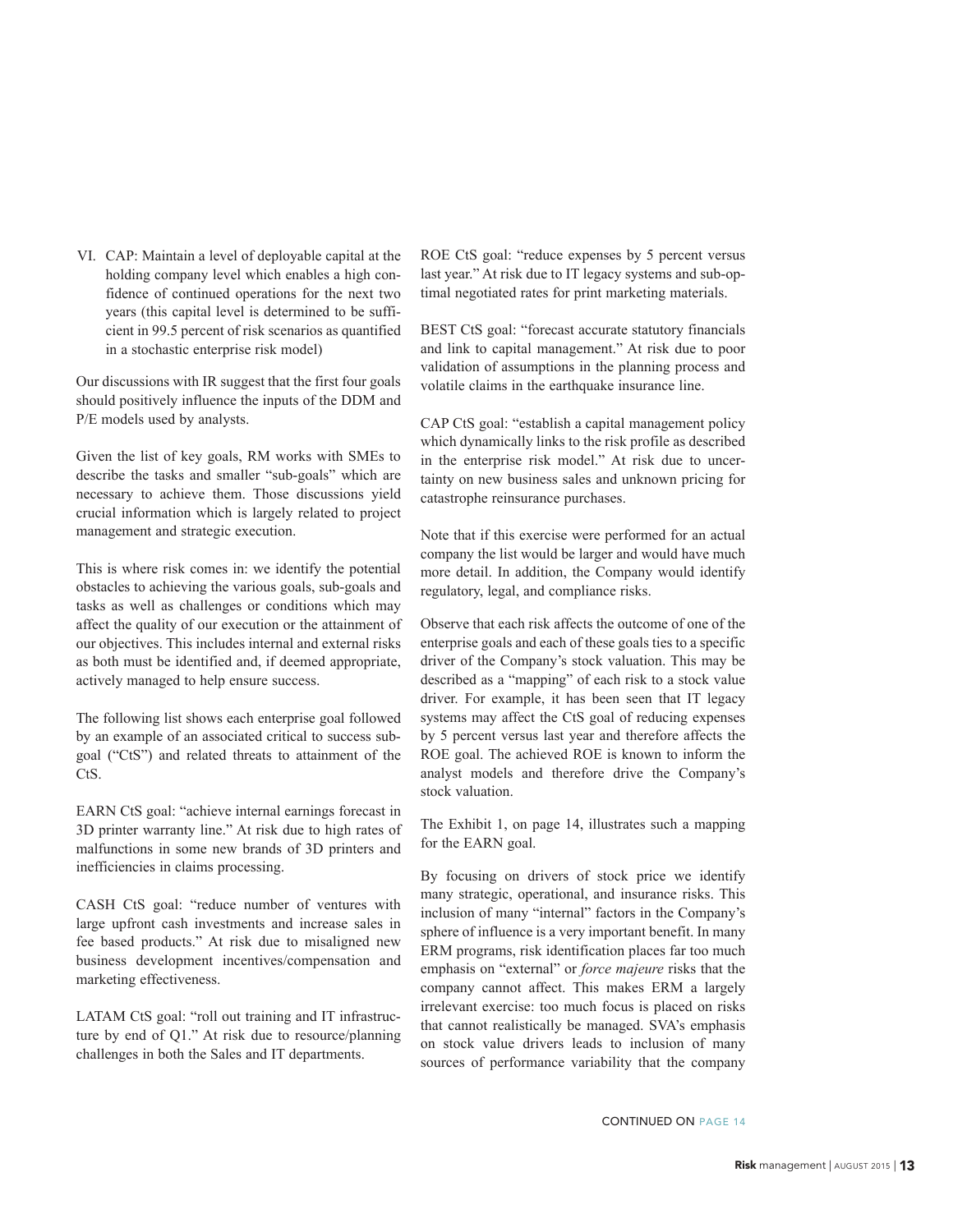

#### Exhibit 1 A Risk-Value Mapping for Earnings



may influence, through risk mitigation and/or strategic decisions, with obvious rewards.

#### SELECTION OF RISK METRICS AND **QUANTIFICATION**

At this point we move from discussion of SVA's approach to risk identification to some of the other elements of any ERM framework, namely risk metrics and risk quantification. It will be the *right* choice of risk metrics and the quantification approach that will allow for clear links across risk management, strategy, and stock value growth. Risk metrics which are appropriate for one company may not be so for another. Appropriate selection will depend on enterprise goals, company culture, risk appetite, and management style.

For the sake of brevity we will not discuss the risk quantification model (RQM) details but it will be assumed that for each risk source we are able to quantify the impact to several years of income statements and balance sheets. Additionally, the model should capture a continuous range of impact results rather than only capturing a few specific dollar outcomes.

RM facilitates discussions with management, the Board, IR, and Strategy groups to determine appropriate metrics to track progress and risk relating to the stated enterprise goals and the Company decides on risk-based forecasts of the following metrics to assess the risks to achieving the six goals:

I. earnings growth